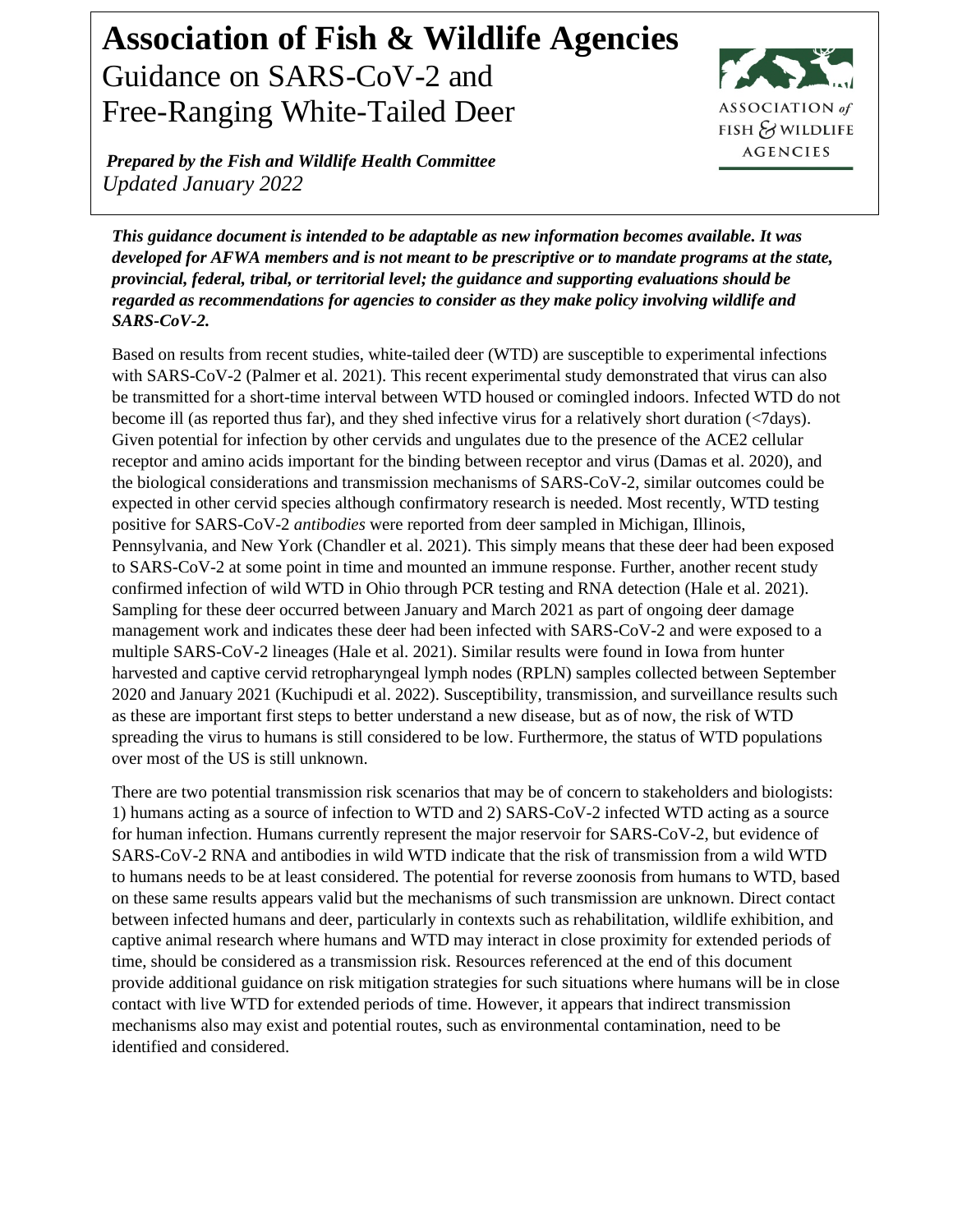The high prevalence of antibodies observed in some of the surveyed deer populations and the confirmation of SARS-CoV-2 RNA in wild WTD suggests that deer to deer transmission in the field is a possibility. At present, risk factors that may enhance such deer-to-deer transmission are not defined.

Humans, not animals, are currently the most important and only known reservoir for SARS-CoV-2. The risk factors and mechanisms enabling human to WTD transmission also need to be defined. It may be possible that such risks are localized and preventable and may be dependent on continued human to WTD transmission. The potential for close direct contact and transmission between an infected human and a living free-ranging WTD can be reduced using the standard precautions (masks, hygiene) that are effective in lowering risk of SARS-CoV-2 transmission between humans. Frequent human/WTD contacts in rehabilitation, captive/farmed, zoo, or research settings are examples where close direct contact can occur and represent areas where preventive measures should be emphasized. See the hierarchy of controls model in CDC guidelines referenced at the end of the document for further risk reduction measures in rehabilitation and research settings.

We do not currently understand how wild deer were exposed to SARS-CoV-2 nor do we know how variants of concern may impact transmissibility among species. With this in mind, we recommend keeping domestic animals away from wildlife and wildlife carcasses as a precautionary measure. With both direct and indirect transmission pathways possible, reduction of the SARS-CoV-2 infection in the human population through preventive measures including vaccination is the best defense against human to deer transmission. Note that it is recommended that vaccination of immunocompromised individuals occur with consult from a physician.

## **Considerations for hunters:**

- There is evidence that *wild* WTD have been or are infected with SARS-CoV-2 based on detection of antibodies for SARS-CoV-2 and detection of SARS-CoV-2 RNA.
- Current information on SARS-CoV-2 antibodies or RNA in WTD is extremely limited and the current status of WTD populations exposed to SARS-CoV-2 in the United States is unknown.
- Based on experimental data and confirmation of SARS-CoV-2 in wild WTD, SARS-CoV-2 infected deer may be considered as a potential source for human infection; however, there currently are no documented cases of humans becoming infected from WTD and risk is likely low.
- When handling a WTD carcass, you could be in contact with an animal of unknown SARS-CoV-2 infection status. Take care while handling organs of the respiratory tract (lungs, trachea, mouth/nasal cavity).
- The risk of COVID -19 infection from handling a potentially infected harvested deer can be reduced by following the same guidelines recommended to reduce human to human infection (i.e., wearing gloves and masks when handling the deer, and hand washing after handling the deer).
- Likewise, the risk of severe or fatal COVID-19 infection can be greatly reduced, if not eliminated, through personal vaccination.
- If vaccination is not a possibility, having assistance with carcass handling may be considered.
- Currently, there is no evidence that you can get COVID-19 by eating food, including wild hunted game meat. (See<https://www.cdc.gov/coronavirus/2019-ncov/your-health/wildlife.html> and [https://www.cdc.gov/coronavirus/2019-ncov/daily-life-coping/food-and-COVID-19.html\)](https://www.cdc.gov/coronavirus/2019-ncov/daily-life-coping/food-and-COVID-19.html)

*Guidance on SARS-CoV-2 and Free-Ranging White-Tailed Deer Association of Fish & Wildlife Agencies Updated January 2022*